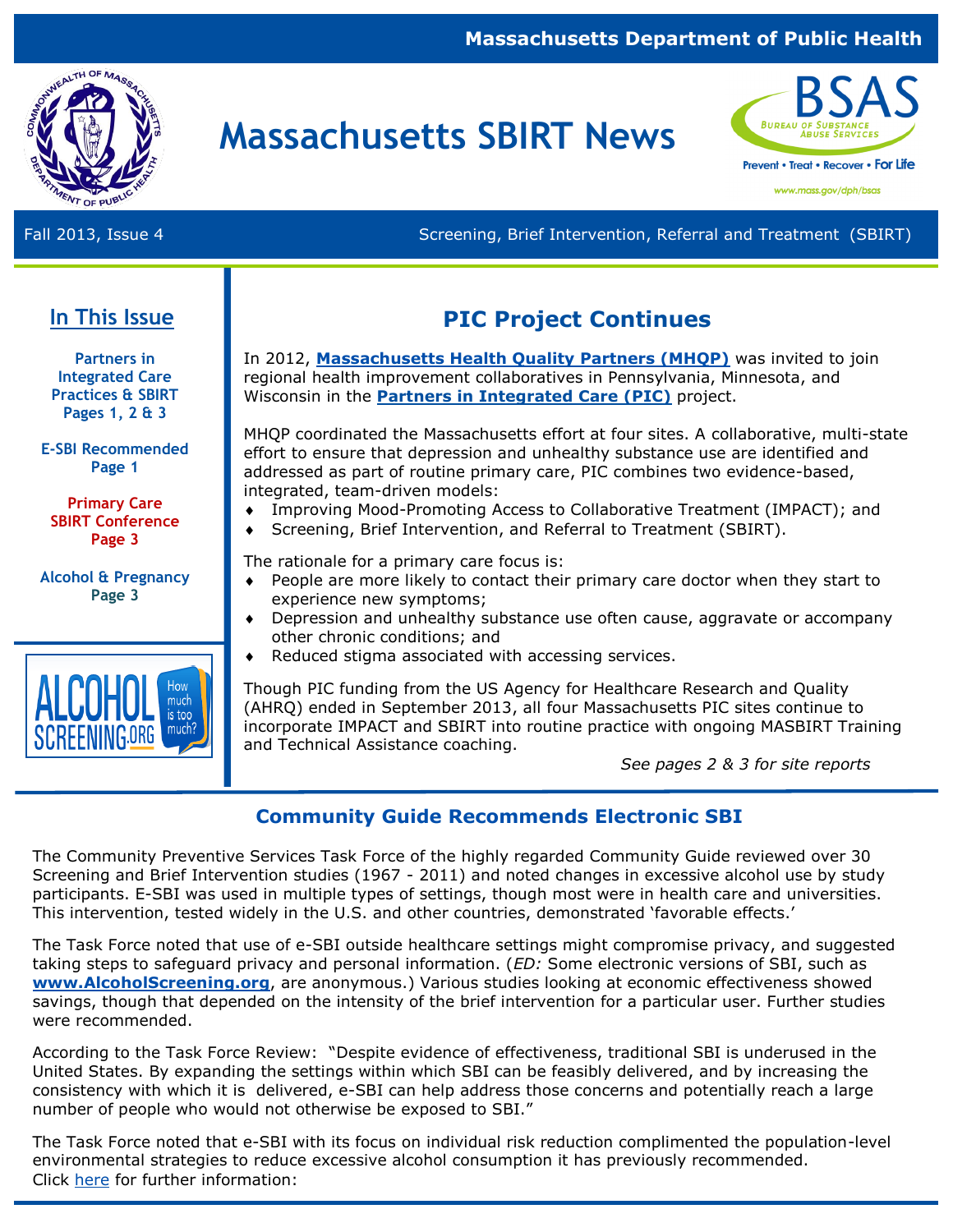### **PIC Continues...** *continued from p. 1*



#### **MGH Chelsea Health Center**

Adult Medicine staff are implementing the PIC model at MGH Chelsea Health Center. Joanna D'Afflitti, MD and Joseph Joyner, MD are leading the effort.

Although substance use problems are among the main healthcare problems facing the community of Chelsea, they felt their health center was not effectively identifying and treating this population of patients.

"Our goal, through our participation with PIC, was to implement a sustainable, evidencebased system within primary care that would allow us to effectively care for patients with substance use disorders without placing a larger burden on the system as a whole," said Dr. Joyner.

They decided to hire a care manager with Master's level training with the aim that this person will take on a more supervisory role (providing training, education and oversight, as well as more prolonged interventions with

more complicated patients), once the PIC program began to expand.

MGH Chelsea staff are focused on getting their pilot up and running prior to bringing this integration specialist on board. Their protocol includes front desk staff giving the short screen to all patients of two providers and medical assistants giving the AUDIT and/or DAST to those patients who screen positive on the short screen.

The providers have found that the screening has improved the care that they give without being much of a burden on their time.

As of late September, MGH Chelsea had screened 85 patients.



#### **Cambridge Health Alliance –**2 sites -

Cambridge Health Alliance (CHA) Revere Family Health Center, with locations in Revere and Everett, participates in the PIC initiative. Site staff work in 'pods' at two sites; three pods in Revere and one in Everett. The primary care physician heading this initiative is David Roll, MD.

Prior to the PIC Initiative the sites screened for depression, however participation has led to increased numbers of patients screened using the PHQ-9 for depression.

After a series of trainings, in-house meetings and coaching, both sites began to implement SBIRT protocols in July. The sites reported increased screening rates from 21% of patients after one month, to 38% after two months. Nearly 25% of patient responses to pre-

> screening questions suggested a level of risk. They were then screened with the AUDIT and DAST.

New data tracking systems are being developed, which will include follow up responses to positive screens. Both CHA sites use existing staff for this initiative. Mental health providers

meet with each pod monthly, and the consulting psychiatrist meets with nurses bi-weekly to review depression cases. Nurses also triage those patients who screen positive for depression and/or substance use risk.

Some medical assistants do brief interventions for those with low risk, positive substance use screens. Primary care providers intervene with higher risk patients.

At this time, each site is focused on developing operational systems within each medical pod to facilitate full SBIRT implementation and improve tracking.

CHA staff are also developing competency learning modules for CHA's On-line Learning Center as a way to provide SBIRT basic training for new hires and annual employment training for nurses and medical assistants.

**[National Screening,](http://www.ATTCnetwork.org/sbirt)  [Brief Intervention](http://www.ATTCnetwork.org/sbirt)  [& Referral](http://www.ATTCnetwork.org/sbirt)  [to Treatment ATTC](http://www.ATTCnetwork.org/sbirt)**



National resources, webinars, links and more

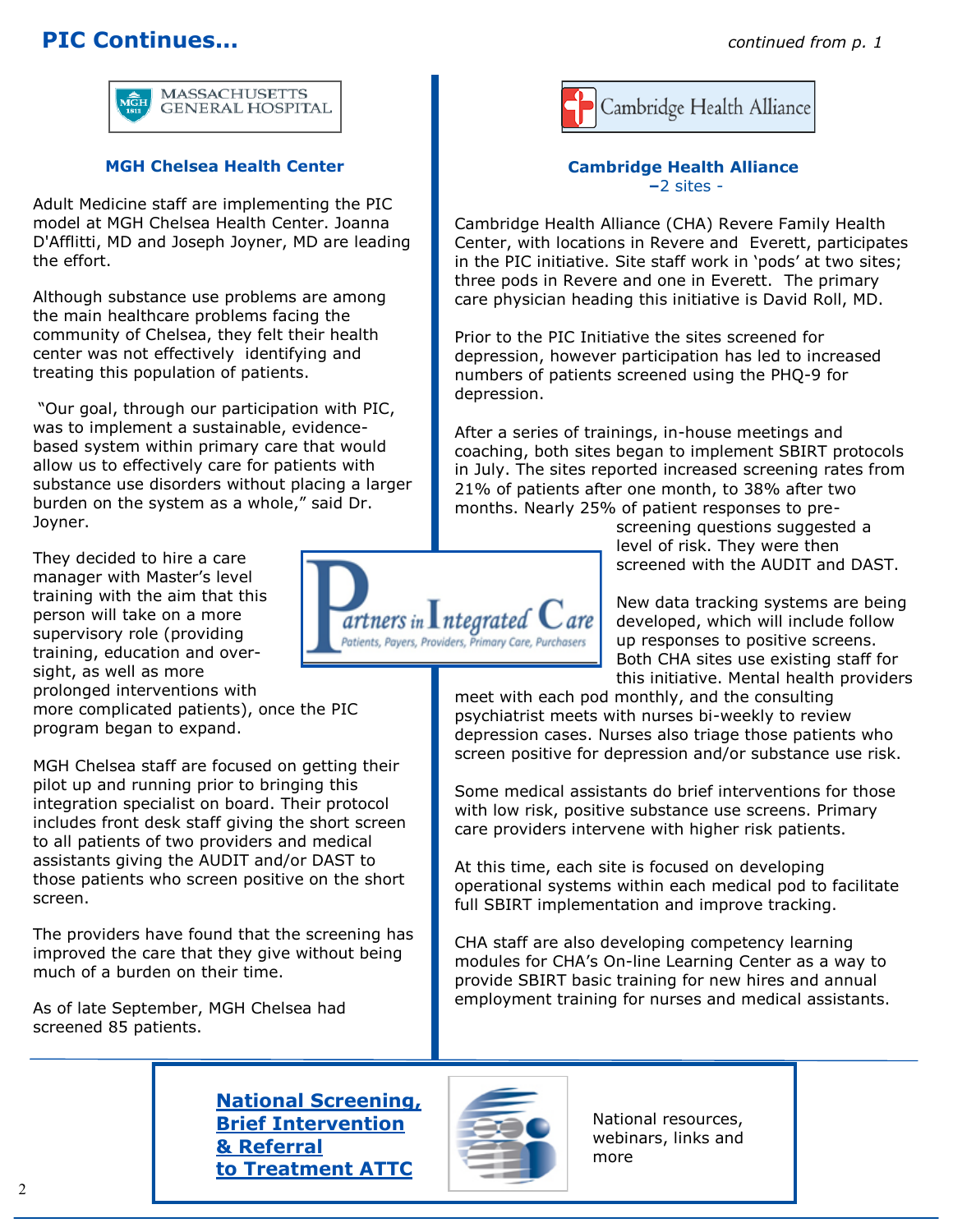### **PIC Continues...** *continued from p. 1*



#### **Tufts Medical Center**

The Internal Medicine and Adult Primary Care Group focuses on an estimated 2,600 Diabetic or High Risk patients as part of the PIC project. The group screened all patients for depression before PIC, relying on front desk staff to quickly determine if the patient was due to be screened at the visit.

One step toward expanding patient screening is a new 'Daily Appointment Report.' Run first thing each day, the report lists every patient by floor and appointment who is due for one of the screenings (depression, alcohol, drugs), simplifying the check-in process for front desk staff.

Front Desk staff hands the patient the screening tool(s) appropriate for that day's visit. In the exam room the medical assistant reviews the results and enters them in the patient chart. Positive results are simultaneously sent to the PIC Coordinator.

The Provider discusses results with the patient. When results are positive, the PIC Coordinator arrives at the exam room so the Provider can make a 'warm handoff' for a brief intervention and/or referral. This process has greatly increased patient willingness to speak with the PIC Coordinator later during a follow-up call.

Another report, designed for the PIC Coordinator, is specific to each PIC patient. It includes basic demographic information, recent lab results, and last/next appointment dates. It also includes PIC Coordinator comments, screening scores, and answers to questions about medication adherence. This weekly report advises the Coordinator when a follow-up phone call is needed.

When all data are entered into the EMR, the patient with a positive screen becomes part of a special registry and part of the report. Over 4,500 patients have been screened with the PHQ2, and over 960 were screened each with the AUDIT and DAST as of the end of September.

According to Joseph M. Gillis, Jr., Project Manager, Clinical Quality Improvement: "As with any new initiative, there are gaps. Reports and continual staff feedback help us make regular adjustments. The group repeats the PDSA (Plan-Do-Study-Act) cycle again and again."



## **Addressing Unhealthy Substance Use in Primary Care**

太

#### **Agenda & [Registration Here](http://www.bumc.bu.edu/cme/educational-opportunities/live-meetings/sbirt13/)**

**When: November 22, 2013**  8am to 5pm

**Where: Four Points by Sheraton**  Norwood, MA

Primary care providers, primary care clinical teams, administrators, and health plan personnel can:

- Gain greater understanding of SBIRT for unhealthy substance use,
- Understand the importance of early identification in the current healthcare environment, and
- Learn skills needed to integrate SBIRT into primary care practice.

Morning sessions will focus on current trends and perspectives on SBIRT.

Afternoon sessions will focus on skill development and action planning for SBIRT implementation.

### **Nearly 18 percent of pregnant women drink alcohol in early stages of pregnancy**

Levels of alcohol use drop in later stages of pregnancy

Approximately 18 percent of women in their first trimester of pregnancy used alcohol within the past month, according to a new report by the Substance Abuse and Mental Health Services Administration—SAMHSA. The report showed that 6.6 percent of women in their first trimester of pregnancy engaged in binge drinking (i.e., drinking five or more drinks on the same occasion at least once in the past 30 days).